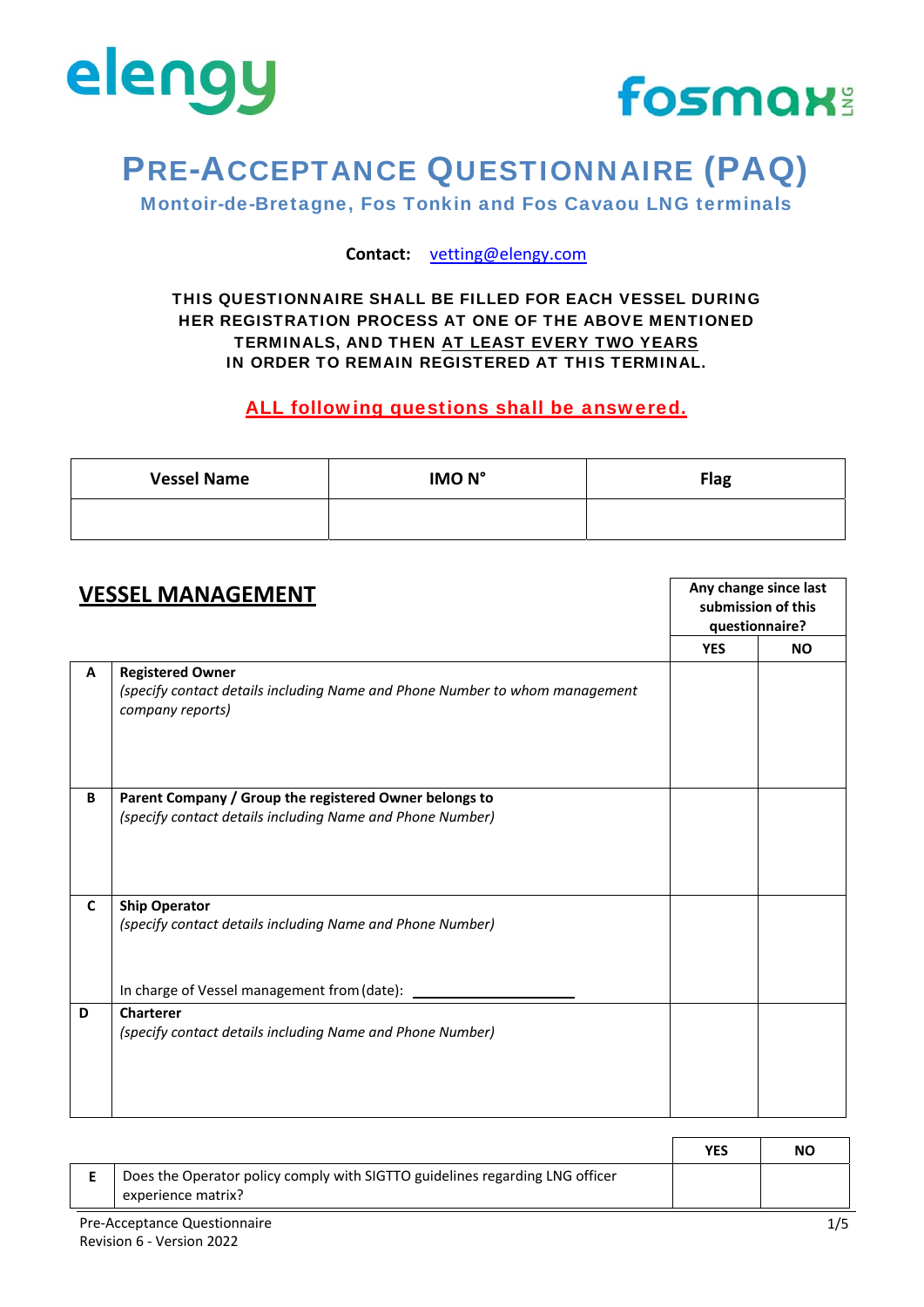



Montoir-de-Bretagne, Fos Tonkin and Fos Cavaou LNG terminals

**Contact:** vetting@elengy.com

### **VESSEL HISTORY**

| Latest three LNG terminals visited |  |  |  |
|------------------------------------|--|--|--|
| Terminal name                      |  |  |  |
| Date of call                       |  |  |  |

| G | Latest dry-dock | Shipyard / Location | Period (from  to ) |
|---|-----------------|---------------------|--------------------|
|   |                 |                     |                    |

| Has the Vessel been subject to rejection by a Vetting entity or a Port Authority since the latest |  |
|---------------------------------------------------------------------------------------------------|--|
|                                                                                                   |  |

| К | If YES (question J), specify: |
|---|-------------------------------|
|   | - Date:                       |
|   | Reasons:<br>$\blacksquare$    |
|   |                               |
|   |                               |
|   |                               |
|   |                               |

**L** Provide a copy of the latest Port State Control report.

### **VESSEL CLASS**

| M | <b>Classification Company</b>               | From (date) |
|---|---------------------------------------------|-------------|
|   |                                             |             |
|   |                                             |             |
|   |                                             |             |
| N | Provide updated Class survey status report. |             |

|   |                                                                                              | <b>YES</b> | NO |
|---|----------------------------------------------------------------------------------------------|------------|----|
| O | Has the Vessel been enrolled in a classification society Condition Assessment Program (CAP)? |            |    |
|   |                                                                                              |            |    |
|   | If YES (question O), provide a copy of the latest CAP report and certificate.                |            |    |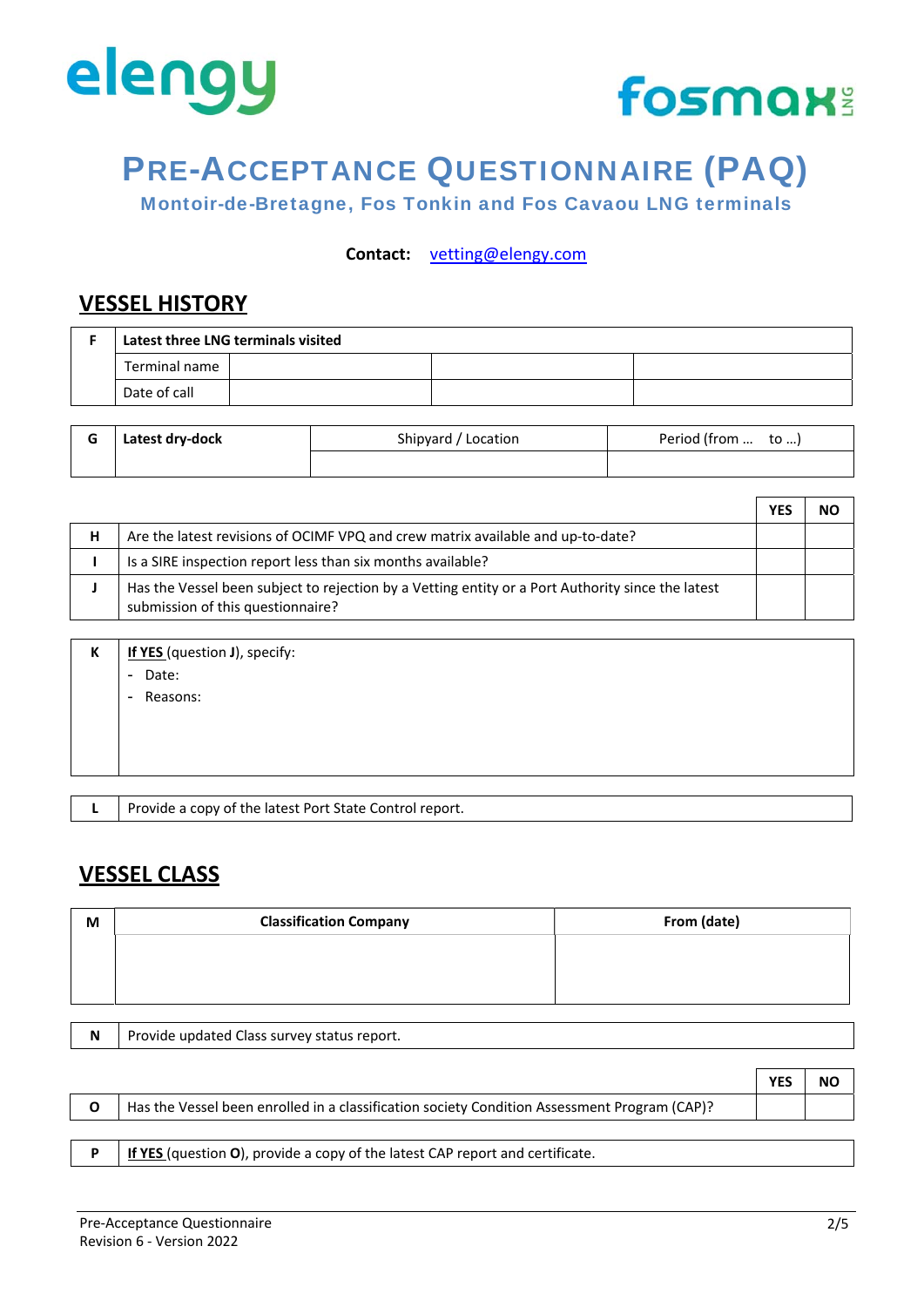



Montoir-de-Bretagne, Fos Tonkin and Fos Cavaou LNG terminals

**Contact:** vetting@elengy.com

### **VESSEL CUSTODY TRANSFER MONITORING SYSTEM**

|                                                                                                                  | <b>YES</b> | NΟ |
|------------------------------------------------------------------------------------------------------------------|------------|----|
| Has there been any update of CTS or gas to engine flowmeters certificates since the latest<br>submission of PAQ? |            |    |
|                                                                                                                  |            |    |

**R If YES** (question **Q**), provide a copy of the latest reports and certificates.

### **VESSEL INTERFACE WITH ELENGY OPERATED TERMINALS**

|                                                                                                   | <b>YES</b> | <b>NO</b> |
|---------------------------------------------------------------------------------------------------|------------|-----------|
| Has there been any change on the Vessel since her latest visit to Elengy-operated terminals which |            |           |
| may affect her capabilities to safely moor alongside, connect and transfer cargo?                 |            |           |

#### *Owner warrants that the statements made by Him in response to this Questionnaire are complete and correct.*

| <b>COMPANY STAMP</b> | <b>DATE</b> | <b>SIGNATURE</b> |
|----------------------|-------------|------------------|
|                      |             |                  |
|                      |             |                  |
|                      |             |                  |
|                      |             |                  |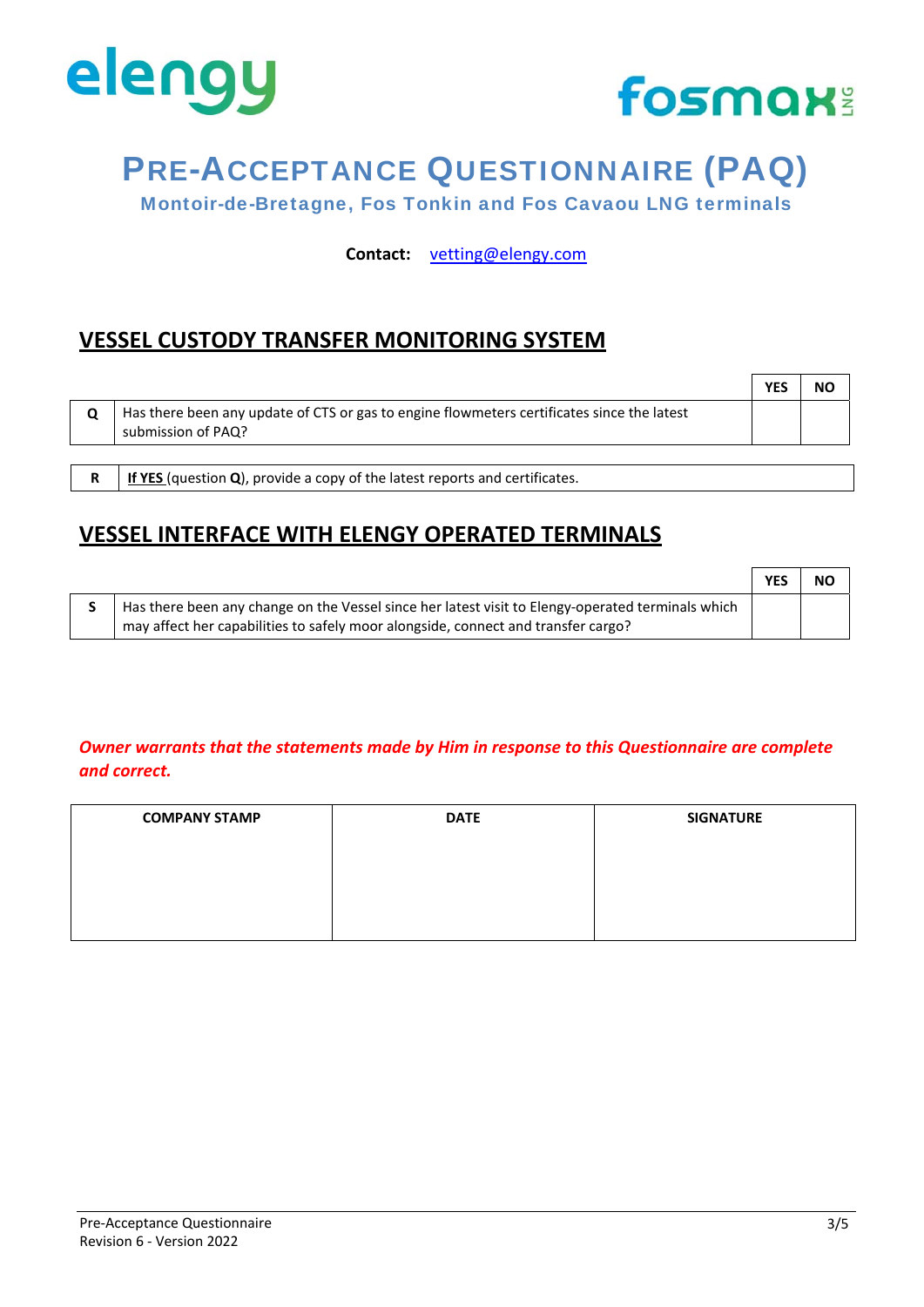



Montoir-de-Bretagne, Fos Tonkin and Fos Cavaou LNG terminals

**Contact:** vetting@elengy.com

### **APPENDIX: Documents to be provided for Ship Shore interface study**

|                                                                                                           | . before first call |                                                        |                                                      |           |          |  |  |
|-----------------------------------------------------------------------------------------------------------|---------------------|--------------------------------------------------------|------------------------------------------------------|-----------|----------|--|--|
|                                                                                                           |                     | if updated since last<br>submission of PAQ<br>$\vdots$ | if sister-ship of an<br>already registered<br>vessel | Submitted | Comments |  |  |
| 1 - Vessel operational and safety procedures                                                              |                     |                                                        |                                                      |           |          |  |  |
| Unloading and loading procedures including arm draining standard<br>$1-A$<br>and topping up procedure     | ✓                   |                                                        |                                                      |           |          |  |  |
| Last unloading and loading plans<br>$1 - B$                                                               | $\checkmark$        |                                                        |                                                      |           |          |  |  |
| $1-C$<br>Cargo piping diagram                                                                             | $\checkmark$        |                                                        |                                                      |           |          |  |  |
| Cargo tanks tables and cargo lines volumes<br>$1-D$                                                       | $\checkmark$        |                                                        |                                                      |           |          |  |  |
| $1-E$<br>Mooring procedure                                                                                | $\checkmark$        |                                                        |                                                      |           |          |  |  |
| Emergency procedures alongside<br>$1-F$                                                                   | ✓                   |                                                        |                                                      |           |          |  |  |
| $1-G$<br>Fire and Safety plan                                                                             | $\checkmark$        |                                                        |                                                      |           |          |  |  |
| ESD arrangement including Ship Shore Link systems, valves timing,<br>$1-H$<br>ESD cause and effect matrix | $\checkmark$        |                                                        |                                                      |           |          |  |  |
| $1 - 1$<br>Cargo tanks overflow control including tank level limits and<br>associated actions             | ✓                   |                                                        |                                                      |           |          |  |  |
| The last test report for overfill system and interval of tests<br>$1-J$                                   | $\checkmark$        |                                                        |                                                      |           |          |  |  |
| Average fuel/gas consumption at port (unloading, loading, idle)<br>$1-K$                                  | $\checkmark$        |                                                        |                                                      |           |          |  |  |
| 2 - Physical compatibility                                                                                |                     |                                                        |                                                      |           |          |  |  |
| Gas form of the charter party<br>$2-A$                                                                    | $\checkmark$        |                                                        |                                                      |           |          |  |  |
| Confirmation list from SIGTTO<br>$2 - B$                                                                  | $\checkmark$        |                                                        |                                                      |           |          |  |  |
| $2-C$<br>Optimoor study (or equivalent)                                                                   | ✓                   |                                                        |                                                      |           |          |  |  |
| Main cargo pumps characteristics and curves<br>$2-D$                                                      | $\checkmark$        |                                                        |                                                      |           |          |  |  |
| $2-E$<br>General arrangement plan                                                                         | $\checkmark$        |                                                        |                                                      |           |          |  |  |
| Ship / shore interface plan including details of the landing area for the<br>$2-F$<br>gangway (pictures)  | $\checkmark$        |                                                        |                                                      |           |          |  |  |
| Flange and SDP drawings<br>$2-G$                                                                          | $\checkmark$        |                                                        |                                                      |           |          |  |  |

Pre‐Acceptance Questionnaire Revision 6 ‐ Version 2022